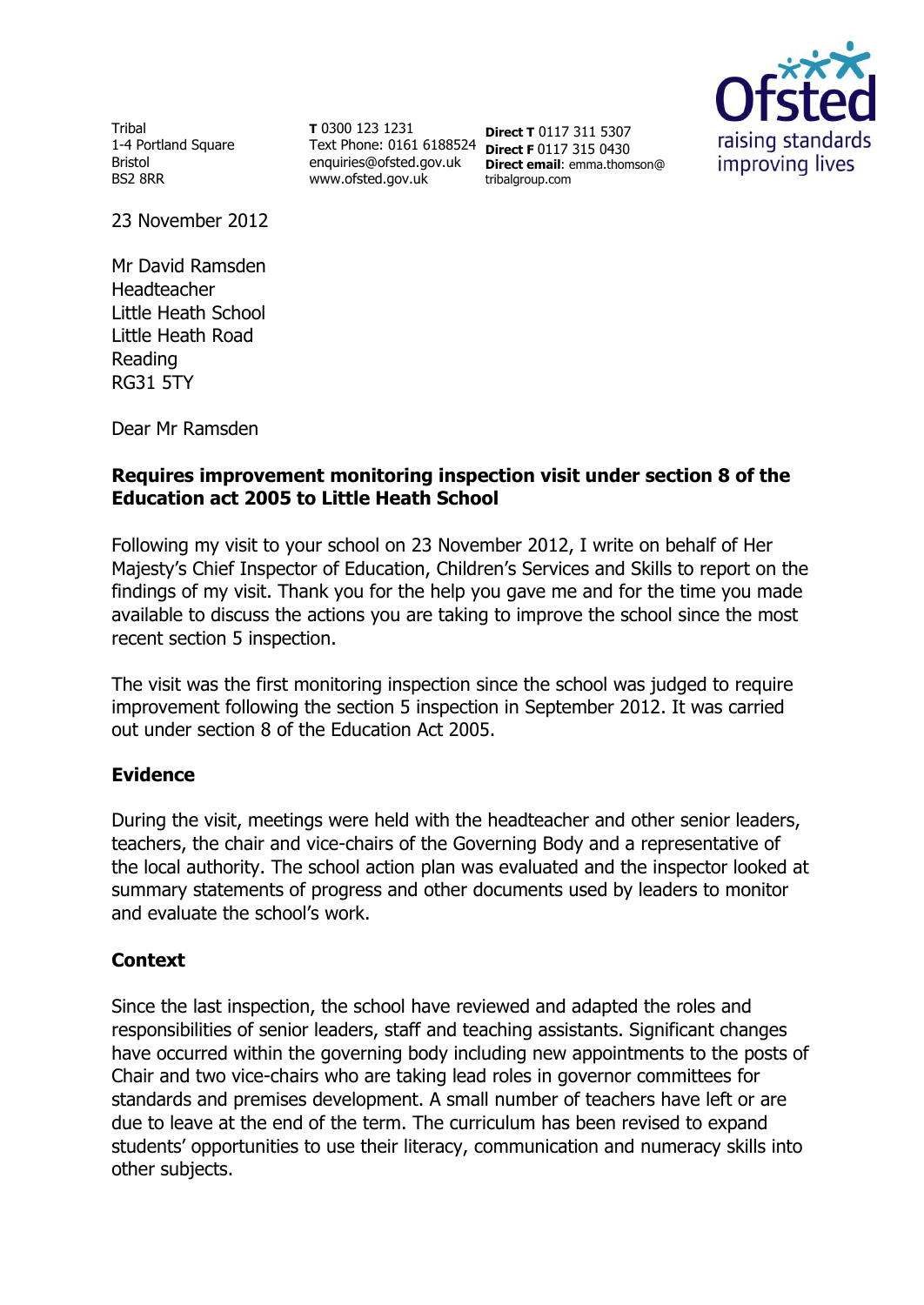

# **Main findings**

The headteacher and other senior leaders have taken decisive action since the inspection. They have set an ambitious pace of change and a real sense of urgency and excitement is apparent from leaders and other staff. Actions have been identified, agreed and staff are implementing these at speed across the school. Leaders and staff recognised that work started before the inspection was not being introduced with enough urgency or being used consistently; a different position from that seen currently. Senior leaders have been pro-active in identifying and sharing effective practice across the school and monitoring activities are tightly focused on improving students' standards and progress. Everyone spoken to during the visit showed a real commitment and determination to raise student achievement quickly.

Training has been increased, especially in how to increase students' opportunities to use their literacy and communication skills in other subjects. New resources have been bought for classes and the school library and students are expected to read more frequently in tutor times. This approach is now being replicated to increase numeracy opportunities. New methods are being trialled in a number of subjects including a whole school focus on reinforcing percentage work through tutor time.

A full review of governance has taken place since the inspection including new appointments. The roles of the new chair and joint vice-chairs have been expanded. Greater emphasis is being given to holding leaders to account for the schools work and students achievement. Local authority officers are providing training and are working with new governors to introduce new ways of working.

Senior leaders and governors are taking effective action to tackle the areas requiring improvement identified at the recent section 5 inspection. Following the visit to the school, HMI recommend that further action is taken to:

- include more quantifiable targets and milestones throughout the action plan
- identify more clearly who is going to monitor and evaluate each action and how resources will be funded
- confirm HMI involvement in department profiling and reviews in the spring.

Ofsted will continue to monitor the school until its next section 5 inspection.

#### **External support**

The headteacher has been pro-active in identifying where support would be beneficial. There has been a swift and effective response from local authority officers, including the deployment of an advanced skills teacher and to support governors. External consultants have been used wisely to support specific aspects of the schools action plan.